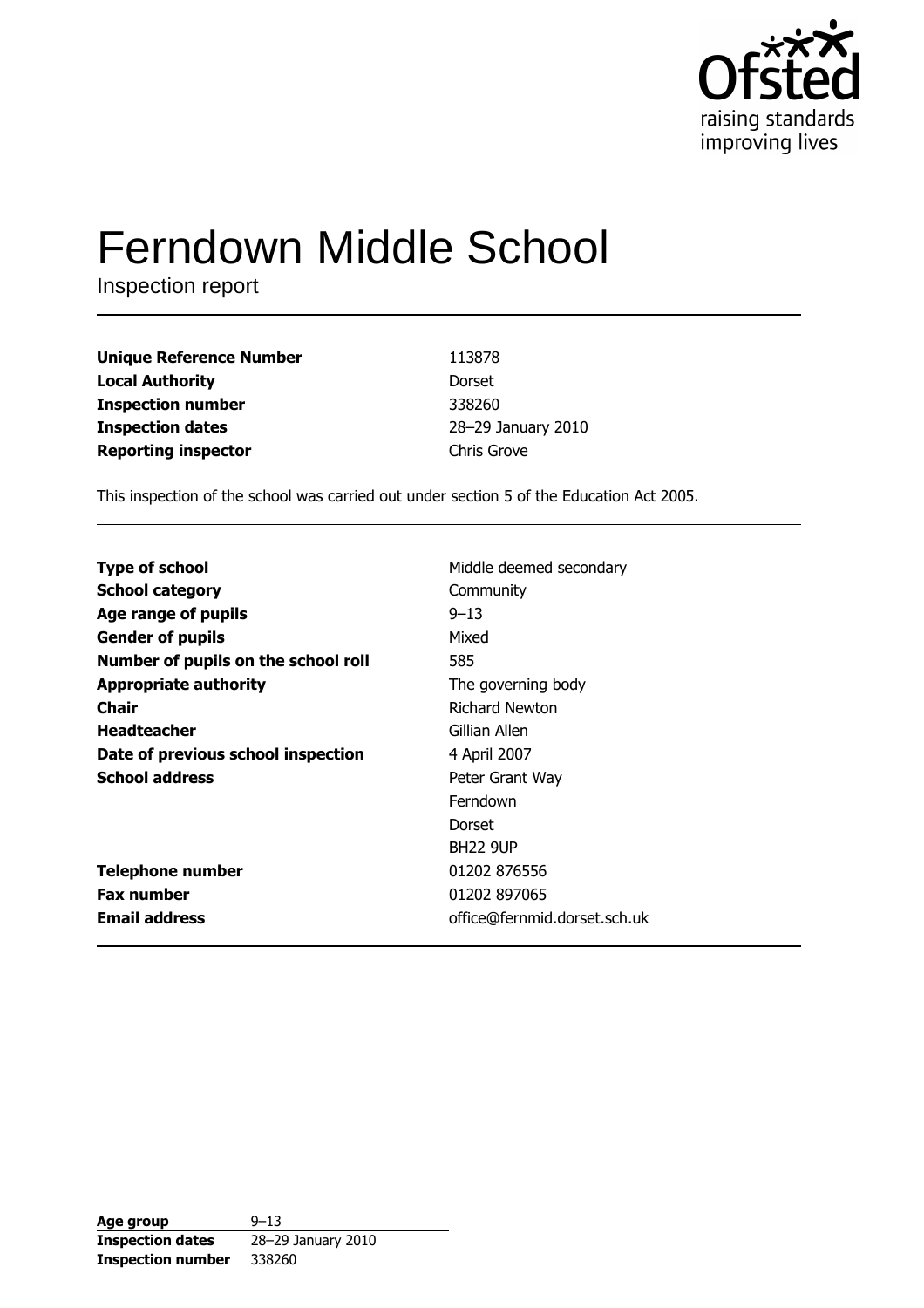The Office for Standards in Education, Children's Services and Skills (Ofsted) regulates and inspects to achieve excellence in the care of children and young people, and in education and skills for learners of all ages. It regulates and inspects childcare and children's social care, and inspects the Children and Family Court Advisory Support Service (Cafcass), schools, colleges, initial teacher training, work-based learning and skills training, adult and community learning, and education and training in prisons and other secure establishments. It rates council children's services, and inspects services for looked after children, safequarding and child protection.

Further copies of this report are obtainable from the school. Under the Education Act 2005, the school must provide a copy of this report free of charge to certain categories of people. A charge not exceeding the full cost of reproduction may be made for any other copies supplied.

If you would like a copy of this document in a different format, such as large print or Braille, please telephone 08456 404045, or email enquiries@ofsted.gov.uk.

You may copy all or parts of this document for non-commercial educational purposes, as long as you give details of the source and date of publication and do not alter the documentation in any way.

Royal Exchange Buildings St Ann's Square Manchester M2 7LA T: 08456 404045 Textphone: 0161 618 8524 E: enquiries@ofsted.gov.uk W: www.ofsted.gov.uk © Crown copyright 2010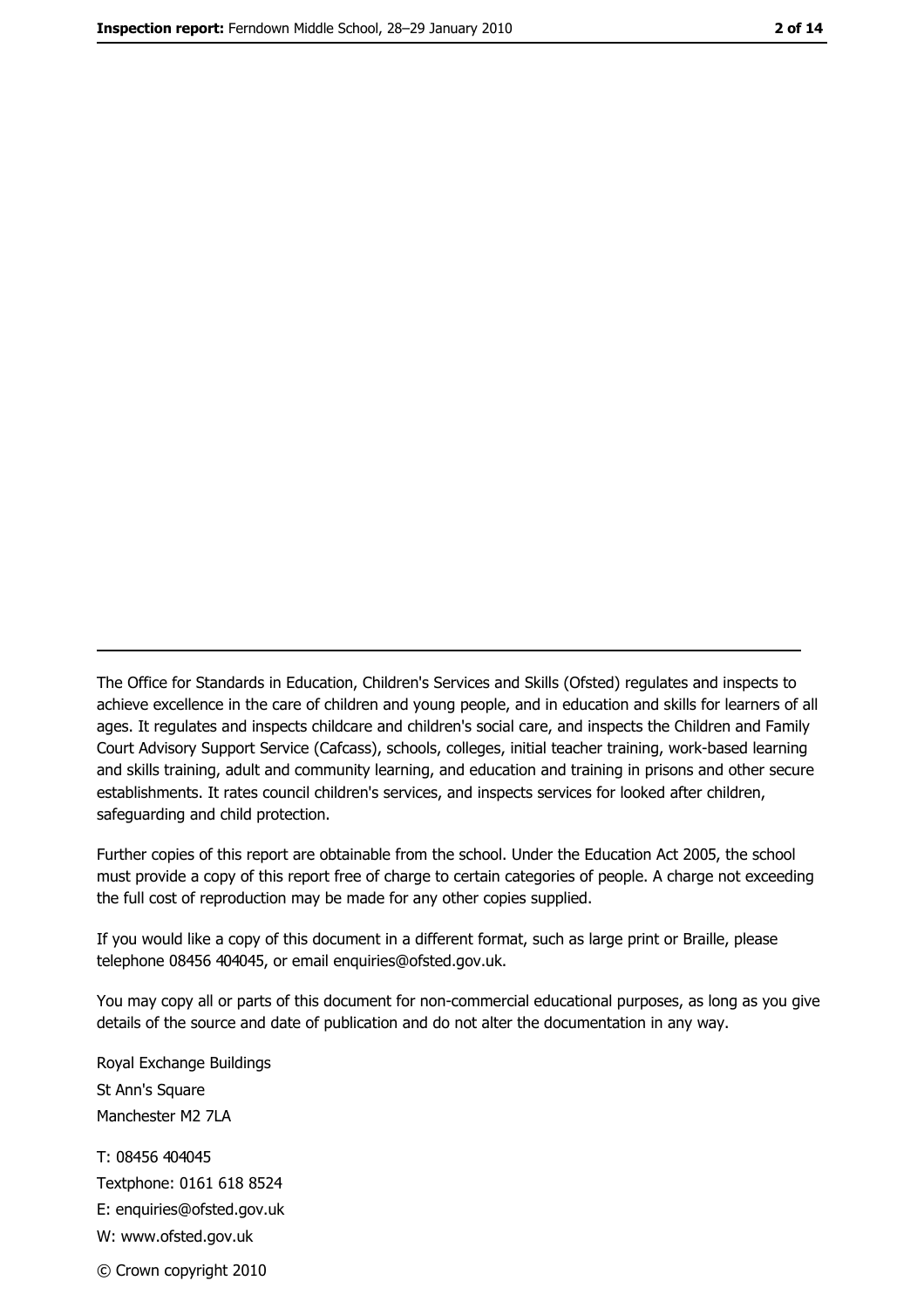# **Introduction**

This inspection was carried out by four additional inspectors. The inspectors spent 16 hours and 30 minutes of inspection time looking at learning, visited 30 lessons and inspected 29 teachers, and held meetings with governors, staff and groups of pupils including some members of the school council. They observed the school's work, and looked at analyses of pupils' attainment and progress, records of governors' meetings, the school's development planning and monitoring, and a range of policies and procedures, including those associated with safeguarding, curriculum planning documents and a small sample of pupils' work. Inspectors analysed questionnaires from a sample of pupils. Evidence was also gathered from parental questionnaires, of which 242 were received.

The inspection team reviewed many aspects of the school's work. It looked in detail at the following:

- the extent to which teaching offers the challenge to ensure good or better  $\blacksquare$ achievement by all groups of pupils, at both key stages
- how well the curriculum meets the needs of all pupils, and supports the progressive  $\blacksquare$ acquisition of skills in core subjects
- the effectiveness of senior and middle leaders in their monitoring and evaluation,  $\blacksquare$ use of tracking and target setting and improvement planning
- how well the school promotes cohesion at all levels between different religious,  $\blacksquare$ ethnic and socio-economic groups.

# Information about the school

Ferndown Middle School is smaller than average when compared with other secondary schools. Most pupils are of White British heritage. The proportion of pupils from minority ethnic groups is small, and very few speak English as an additional language. The percentage of pupils eligible for free school meals is lower than average. The proportion of pupils who have special educational needs and/or disabilities, principally specific learning or behavioural, social and emotional difficulties, is lower than average.

The school is a member of the East Dorset Education Partnership. Among the range of awards that the school holds are the International School and the Unicef Rights Respecting School awards.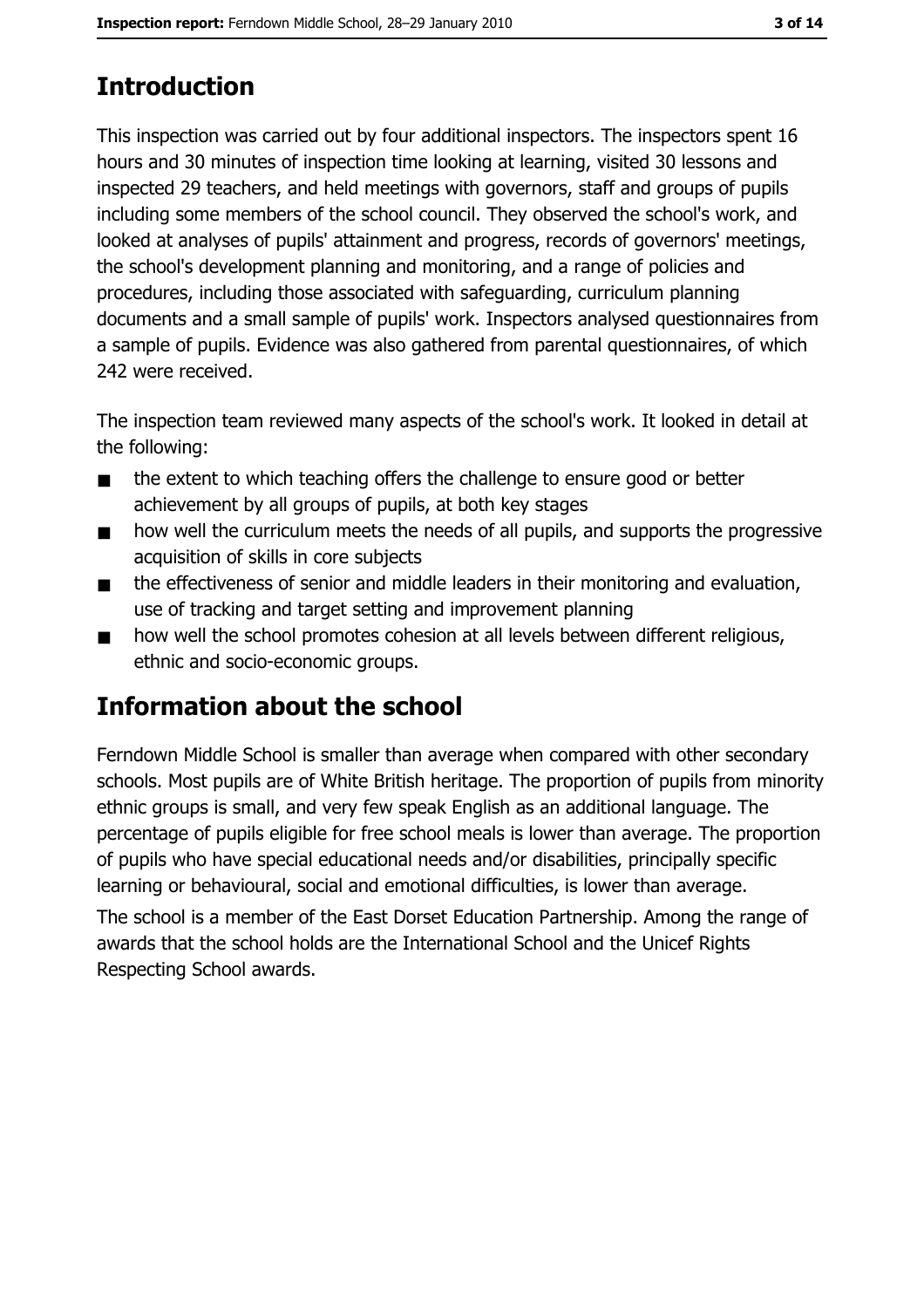# **Inspection judgements**

# Overall effectiveness: how good is the school?

### The school's capacity for sustained improvement

## **Main findings**

Ferndown Middle is a good school. It also has some outstanding features. The headteacher and senior and middle leaders have developed a very positive ethos and strong team spirit in the school with the result that pupils are very happy and enjoy what is on offer. The overwhelming majority of parents are greatly appreciative of the school and its leadership. One parent noted that the school 'always seems a very happy environment with a lovely rapport between children and staff, and indeed parents and staff'. Another family wrote that their children 'had all thoroughly enjoyed their experiences at school and are growing up understanding the importance of respect, politeness, courtesy and fun'. Pupils also feel very warmly about the school. One described it as a 'really good school with caring teachers who are there when I need help'.

The inclusive atmosphere and the very high quality of the care lead to personal outcomes for pupils that are at least good and in some instances excellent. The relationships between staff and pupils are respectful and trusting. This is reflected in the outstanding quality of pupils' behaviour in lessons and around the school. Pupils' practice of healthy lifestyles is also outstanding. Attendance is very high.

From broadly average attainment on entry, pupils make good progress through the school. Attainment by the end of Year 8 has consistently been above national expectations for pupils of this age. Consequently, pupils achieve well. Good progress results from teaching that is mostly good and sometimes outstanding. However, some teaching is less successful because the tasks set are not sufficiently challenging, and expectations are not always high enough. The use of assessment information to support pupils' learning is satisfactory, because teachers' marking does not consistently indicate the ways in which pupils could improve their work. Pupils gain from the broad curriculum that is offered. In addition, the school provides an excellent extra-curricular programme.

The close cooperation between the headteacher and the senior and middle leaders leads to the confident vision for the school. Together, leaders have created an atmosphere of warmth that pervades the school so that pupils feel secure and parents find staff approachable. A large range of partnerships of excellent quality has been developed which support pupils' learning and personal well-being and teachers' professional development very well. The engagement of parents is outstanding.

Leaders have developed an effective cycle of activities to monitor and evaluate the outcomes for pupils and the quality of the school's provision. These observations, and evidence from tracking of pupils' progress and from the management of staff

| 2 |  |
|---|--|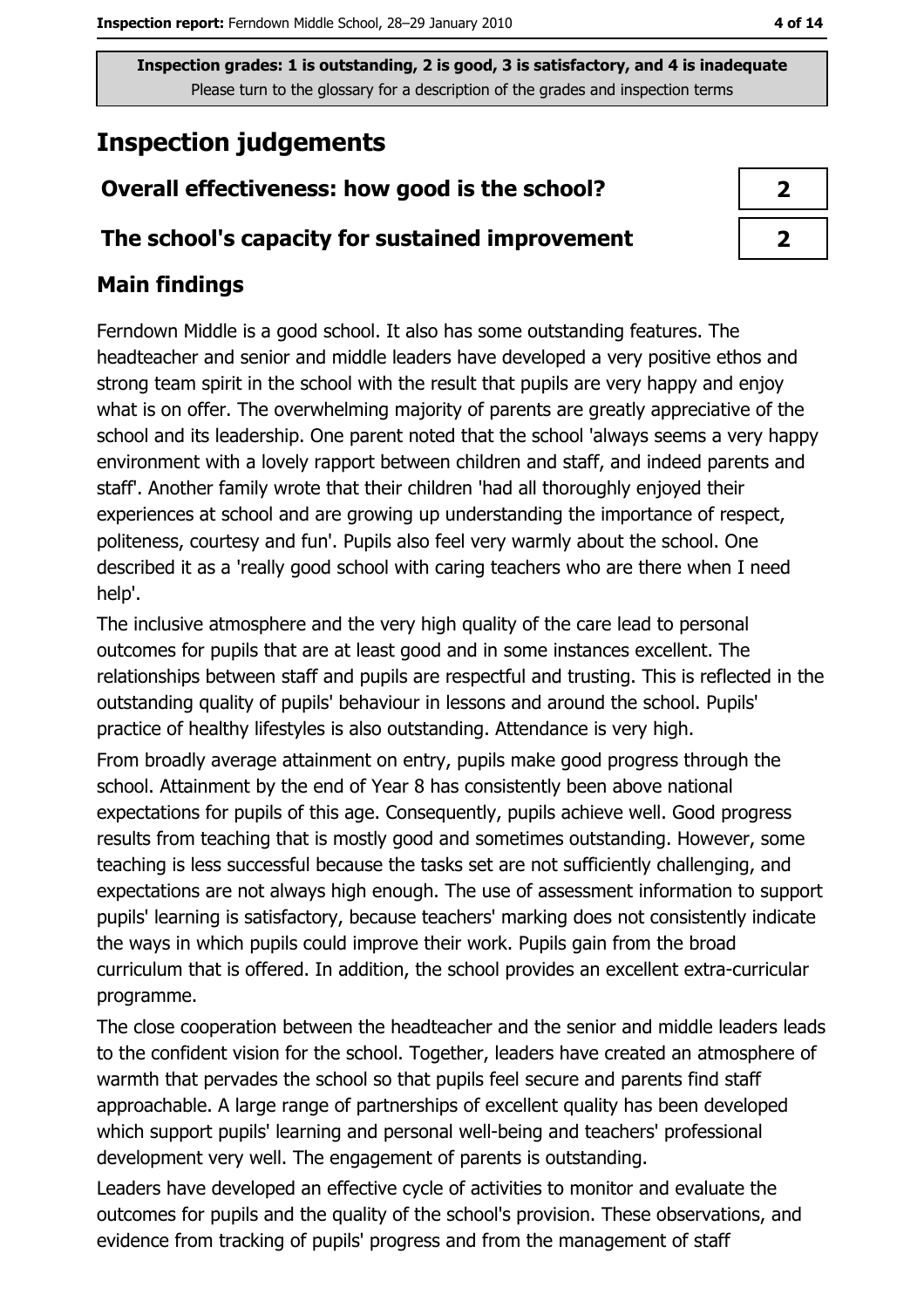performance, lead to good improvement planning and appropriately challenging targets. Given the school's record of sustaining above-average attainment and provision of good quality, including outstanding care for pupils, the school's capacity for further improvement is good.

### What does the school need to do to improve further?

- Raise the proportion of good and better teaching by ensuring that all teachers:  $\blacksquare$ 
	- sustain consistently high expectations of what pupils should achieve
	- set tasks which challenge all pupils to make good or better progress in lessons.
- Improve the use of assessment information, so that practice across the school is consistently good, by:
	- ensuring that marking regularly gives pupils the feedback to understand the next steps in their learning
	- indicating more clearly to pupils how they can improve the quality of their work.

### Outcomes for individuals and groups of pupils

Pupils' attainment on entry is broadly average. In Years 5 and 6, pupils make good progress. This is because they often have good opportunities to develop their thinking and to explain their reasoning through active participation. This also allows teachers to assess pupils' understanding. For instance, in a very good lesson in English with a Year 6 class of lower attainment, pupils were very well challenged by the writing tasks which also included thinking through for themselves the criteria for good work. Overall standards at the end of Year 6 have been above average in recent years, but broadly average in English and mathematics.

In Years 7 and 8, pupils' progress generally continues to be good because the work is sufficiently challenging. For example, higher-attaining pupils in Year 7 made good progress in developing the range of their problem-solving skills which also involved the effective use of information and communication technology (ICT). The most able pupils in Year 8 made outstanding progress in developing their understanding of Romeo and Juliet because tasks were very well matched to the different abilities, and pupils quickly rose to the challenges that they were set. The progress of pupils with special educational needs and/or disabilities is as good as that of other pupils because they are well supported by staff. School data show that current attainment at the end of Year 8 is above national expectations for pupils of this age. Pupils' attainment has consistently been higher in mathematics than in English..

Most pupils enjoy school. They are sure that the adults look after them extremely well. As a result, the great majority feel safe. Although a few of the youngest pupils express a little apprehension, most pupils believe the school is good at managing incidents. Pupils show a good understanding about personal safety, including cyber-bullying, and about the need to be alert over internet safety. Pupils are extremely well behaved around the school. Outstanding behaviour shows in high levels of attentiveness to teachers, and in

 $\overline{2}$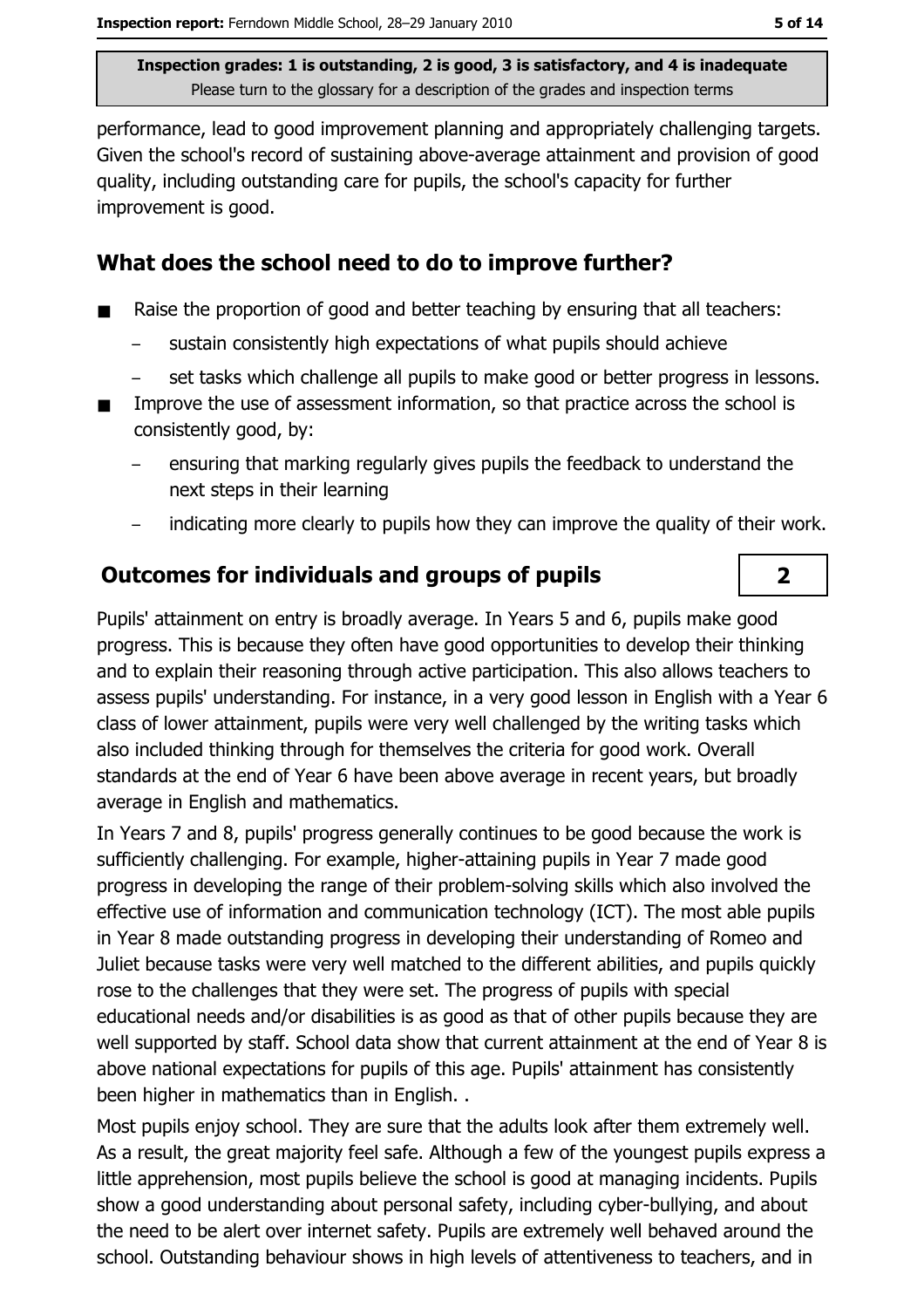cooperativeness and application to tasks. Pupils' spiritual, moral, social and cultural development is good, though the opportunities to develop an understanding of cultural diversity have been limited. Pupils have outstandingly healthy lifestyles. As well as two hours weekly of physical education, pupils undertake termly fitness tests. The school offers an excellent range of clubs centred on physical activities in which there are high levels of participation. Improved arrangements have led to nutritionally balanced school meals. About half the pupils now take up this option.

There are good opportunities for pupils to make positive contributions within school, for instance through the school council, which has had a good impact. However, opportunities to participate in the wider community are more limited, although pupils are actively involved in fund-raising for national and international charities. Pupils' future economic well-being is well supported by their skills in literacy and numeracy, which are above national expectations. They are aware of green issues through the work of the eco council.

These are the grades for pupils' outcomes

| Pupils' achievement and the extent to which they enjoy their learning                                                     |               |  |
|---------------------------------------------------------------------------------------------------------------------------|---------------|--|
| Taking into account:<br>Pupils' attainment <sup>1</sup>                                                                   | 2             |  |
| The quality of pupils' learning and their progress                                                                        | $\mathcal{P}$ |  |
| The quality of learning for pupils with special educational needs and/or<br>disabilities and their progress               |               |  |
| The extent to which pupils feel safe                                                                                      |               |  |
| <b>Pupils' behaviour</b>                                                                                                  |               |  |
| The extent to which pupils adopt healthy lifestyles                                                                       |               |  |
| The extent to which pupils contribute to the school and wider community                                                   |               |  |
| The extent to which pupils develop workplace and other skills that will<br>contribute to their future economic well-being |               |  |
| Taking into account:<br>Pupils' attendance <sup>1</sup>                                                                   |               |  |
| The extent of pupils' spiritual, moral, social and cultural development                                                   |               |  |

### How effective is the provision?

The grades for attainment and attendance are: 1 is high; 2 is above average; 3 is broadly average; and 4 is low.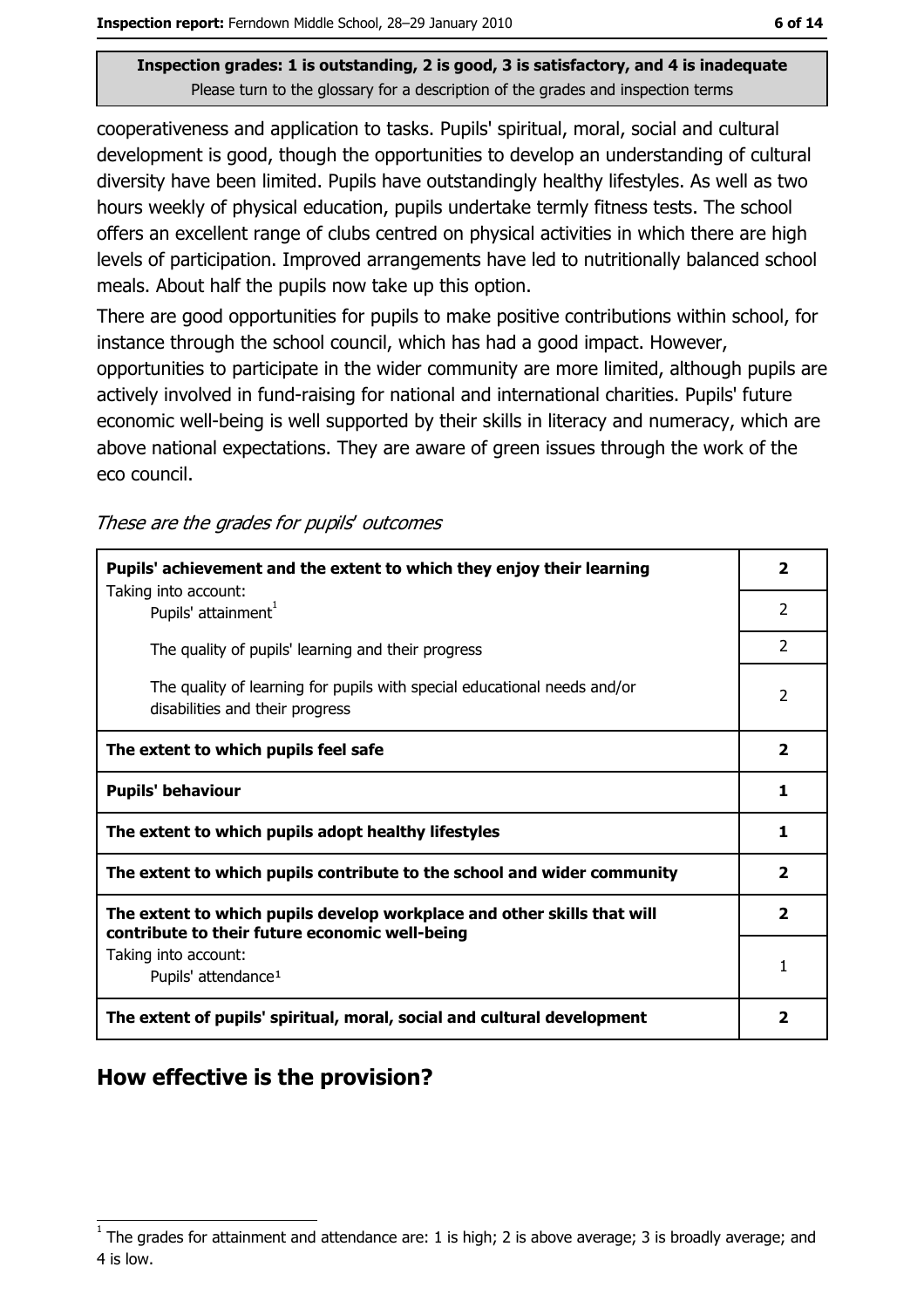The majority of teaching is good, and some is outstanding. Such teaching involves a rapid pace to learning, high expectations of pupils and challenging tasks. In these lessons, teachers' on-the-spot assessments support learning well. In an outstanding music lesson, for instance, the teacher successfully challenged a class of pupils of mixed ability to assess their own progress as they performed Pachelbel's canon on individual instruments. Where teaching is less successful, teachers sometimes underestimate pupils by setting tasks that are not well enough matched to their learning needs, or that lack challenge. Furthermore, in such satisfactory lessons, learning objectives and the criteria for good work are not always made sufficiently explicit.

Pupils do not consistently get feedback about the next steps in their learning from teachers' marking of their work. Although there are positive instances where marking clearly tells pupils what they need to do to improve, there are also examples of marking that consist only of praise or that give too little indication of improvements needed. This weakness gives rise to the views expressed in some of the pupil questionnaires that pupils do not know how well they are doing at school.

The curriculum is broad and balanced. It contributes well to pupils' learning and to their personal well-being in terms of enjoyment and motivation. There is good provision for English and mathematics, including additional classes to support any identified weaknesses in pupils' learning. ICT is taught as a discrete subject and also provides good support for learning in other subjects. French is taught from Year 5 by specialist staff. Aspects of careers education, sex and relationships education and citizenship are taught partly through the two daily periods of tutor time and partly through the personal, social, health and citizenship education (PSHCE) programme. Lessons in PSHCE are taught on a rotational basis, and do not have fixed points in the weekly timetables of classes. This arrangement runs the risk that an important element of pupils' curriculum entitlement is perceived to have unequal status in comparison with other subjects because pupils do not experience it as a subject with a discrete time allocation. Extra-curricular provision is excellent and includes a large range of musical, sporting and other opportunities in which there are high rates of participation.

Teachers and teaching assistants show a high level of commitment to the school's strongly caring ethos. Support for pupils by class tutors and the staff who teach those with special educational needs and/or disabilities is very thorough. Those pupils who attend the nurture group experience outstanding provision. The needs of other vulnerable pupils are also identified and met outstandingly well. The school is very good at responding sensitively to all pupils' individual needs. Parents who replied to the questionnaire judge that the school meets their children's needs particularly well. Arrangements at the points of induction and transfer are comprehensive because of excellent cooperation with the first and upper schools and with local agencies.

These are the grades for the quality of provision

| The quality of teaching                   |  |
|-------------------------------------------|--|
| Taking into account:                      |  |
| The use of assessment to support learning |  |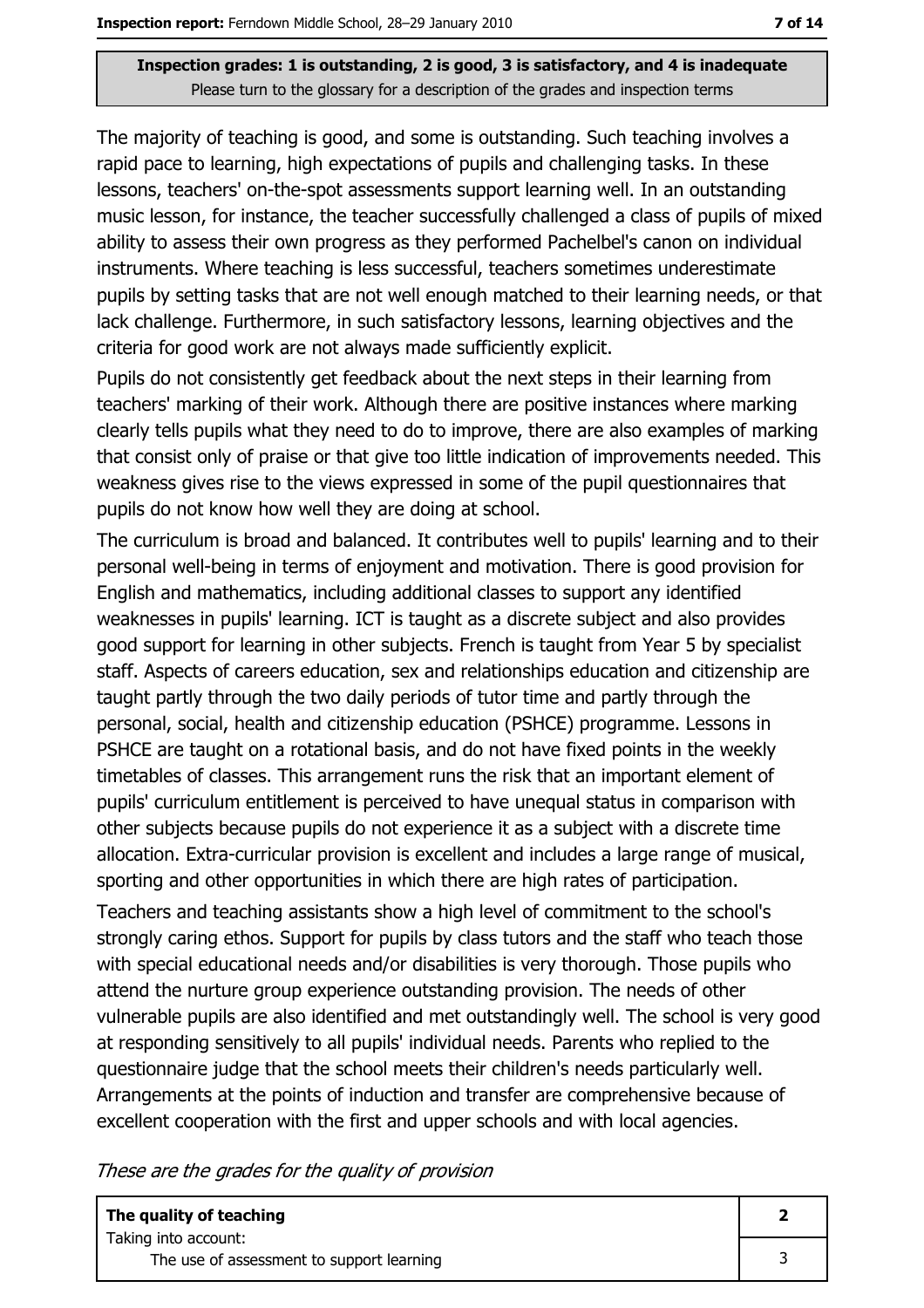| Inspection grades: 1 is outstanding, 2 is good, 3 is satisfactory, and 4 is inadequate<br>Please turn to the glossary for a description of the grades and inspection terms |   |  |
|----------------------------------------------------------------------------------------------------------------------------------------------------------------------------|---|--|
| The extent to which the curriculum meets pupils' needs, including, where<br>relevant, through partnerships                                                                 | 2 |  |
| The effectiveness of care, guidance and support                                                                                                                            |   |  |

#### How effective are leadership and management?

The senior team provides good leadership, and as a result, other leaders feel empowered. Subject coordinators are effectively involved in monitoring the quality of teaching and learning. The governing body has a good understanding of its strategic role. Governors are closely involved in the school and offer warm support. They know how to act as 'critical friends', and are improving their role in monitoring the work of the school. Most parents are happy with their child's experience, and this attests to their excellent engagement in the school's work. The success in involving parents, including some who are hard to reach, is based on very good communication. The school adopts an inclusive approach. It is committed to promoting equal opportunities, and has good systems to track pupils' attainment and progress closely.

The school has undertaken an audit of provision and developed a strategy to promote community cohesion. Effective contributions are made at the levels of the school itself and the local community. This is well supported by the Rights Respecting School award. Similarly, the International School award helps to address the global level. The school has plans in hand to develop cohesion at the national level. It has taken effective steps to address the socio-economic dimension, but attention to the ethnic and religious dimensions is less secure. At the time of the inspection the school's procedures and systems met the requirements for safeguarding. Child protection procedures are robust, and where necessary involve appropriate collaboration with outside agencies. The school's recording of accidents and of bullying incidents is secure, but is not located in a central system to enable the school's management to exercise full oversight.

These are the grades for leadership and management

| The effectiveness of leadership and management in embedding ambition and<br>driving improvement                                                                     |   |  |
|---------------------------------------------------------------------------------------------------------------------------------------------------------------------|---|--|
| Taking into account:<br>The leadership and management of teaching and learning                                                                                      | 2 |  |
| The effectiveness of the governing body in challenging and supporting the<br>school so that weaknesses are tackled decisively and statutory responsibilities<br>met | 2 |  |
| The effectiveness of the school's engagement with parents and carers                                                                                                |   |  |
| The effectiveness of partnerships in promoting learning and well-being                                                                                              |   |  |
| The effectiveness with which the school promotes equality of opportunity and<br>tackles discrimination                                                              | 2 |  |
| The effectiveness of safeguarding procedures                                                                                                                        |   |  |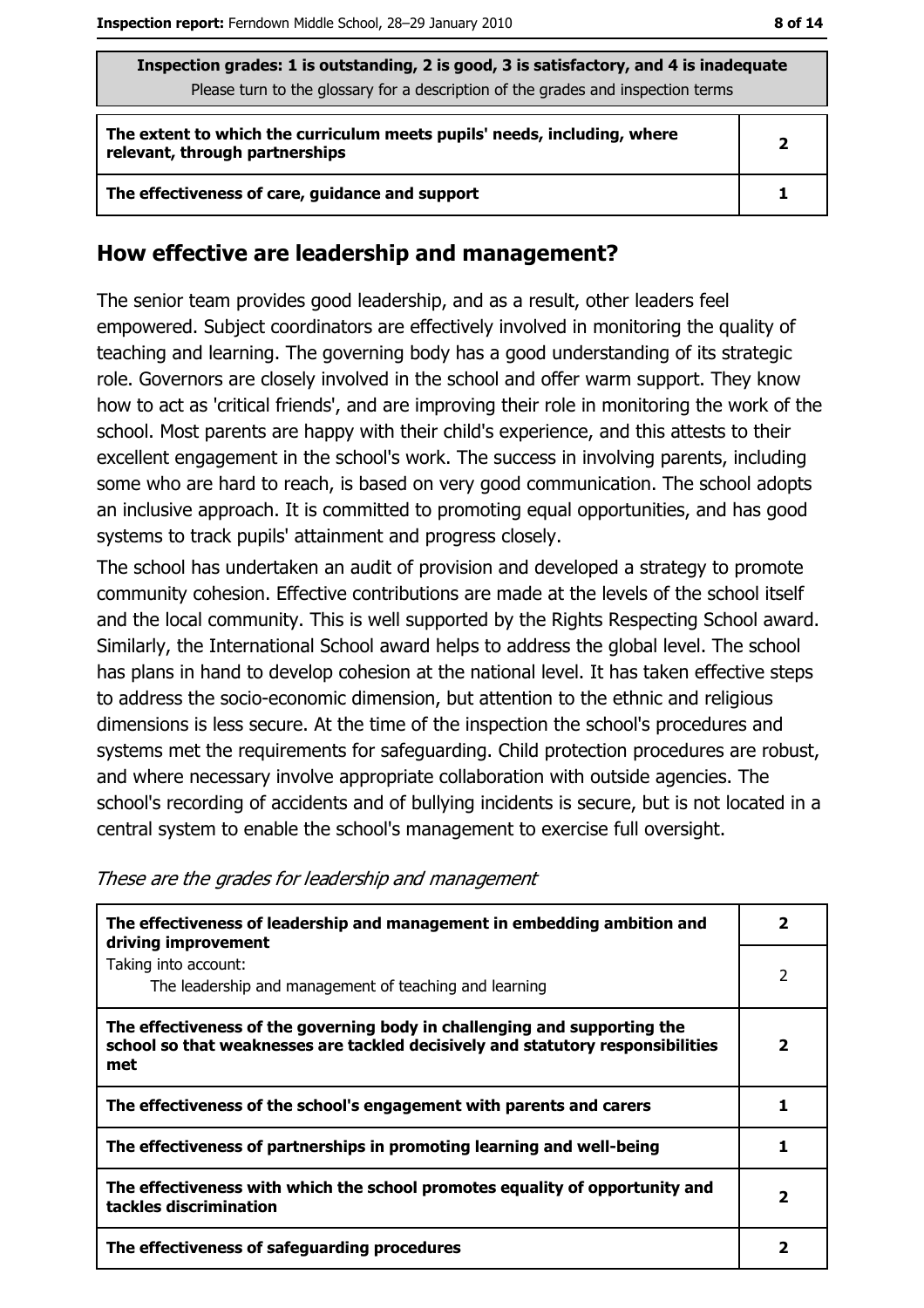| Inspection grades: 1 is outstanding, 2 is good, 3 is satisfactory, and 4 is inadequate<br>Please turn to the glossary for a description of the grades and inspection terms |                         |  |
|----------------------------------------------------------------------------------------------------------------------------------------------------------------------------|-------------------------|--|
| The effectiveness with which the school promotes community cohesion                                                                                                        | $\overline{\mathbf{2}}$ |  |
| The effectiveness with which the school deploys resources to achieve<br>value for money                                                                                    | $\overline{2}$          |  |

## **Views of parents and carers**

Almost all parents have positive, and often very positive, views about the school. The great majority are happy with their child's experience. Most feel that their child enjoys school and that the school keeps their child safe and supports healthy lifestyles. Most also think that the school deals effectively with unacceptable behaviour. Inspectors agree with all of these judgements. Almost all parents believe that the school meets their child's needs. Inspectors agree with these views.

Teaching is judged by almost all parents to be good. A large majority also think that their children are making enough progress at school. Inspectors agree that much teaching is good or better, and judge that pupils are currently making good progress. However, they also judge that greater consistency in the quality of teaching and better use of assessment is needed in order to improve pupils' progress further. With few exceptions, parents feel well informed about their child's progress. Most feel that the school is well led and managed. Inspectors agree that leadership and management are good.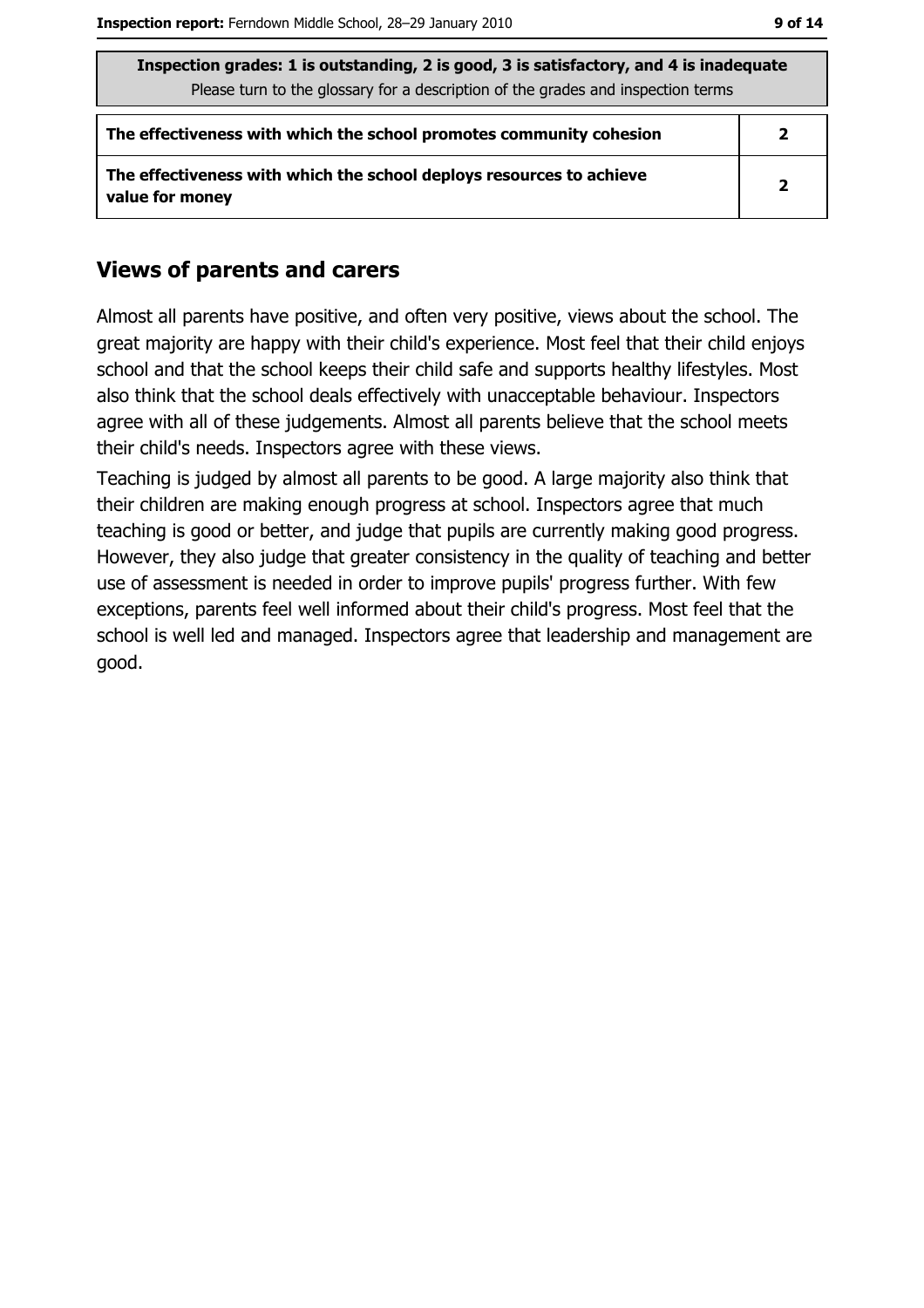#### Responses from parents and carers to Ofsted's questionnaire

Ofsted invited all the registered parents and carers of pupils registered at Ferndown Middle School to complete a questionnaire about their views of the school.

In the questionnaire, parents and carers were asked to record how strongly they agreed with 13 statements about the school.

The inspection team received 242 completed questionnaires by the end of the

on-site inspection. In total, there are 585 pupils registered at the school.

| <b>Statements</b>                                                                                                                                                                                                                                       | <b>Strongly</b><br><b>Agree</b> |               | <b>Agree</b> |               | <b>Disagree</b> |                | <b>Strongly</b><br>disagree |               |
|---------------------------------------------------------------------------------------------------------------------------------------------------------------------------------------------------------------------------------------------------------|---------------------------------|---------------|--------------|---------------|-----------------|----------------|-----------------------------|---------------|
|                                                                                                                                                                                                                                                         | <b>Total</b>                    | $\frac{0}{0}$ | <b>Total</b> | $\frac{0}{0}$ | <b>Total</b>    | $\frac{0}{0}$  | <b>Total</b>                | $\frac{1}{2}$ |
| My child enjoys school                                                                                                                                                                                                                                  | 90                              | 37            | 140          | 58            | $\overline{7}$  | 3              | $\overline{2}$              | $\mathbf{1}$  |
| The school keeps my child<br>safe                                                                                                                                                                                                                       | 109                             | 45            | 128          | 53            | 5               | $\overline{2}$ | 0                           | 0             |
| The school informs me<br>about my child's progress                                                                                                                                                                                                      | 93                              | 38            | 132          | 55            | 12              | 5              | $\overline{2}$              | $\mathbf{1}$  |
| My child is making enough<br>progress at this school                                                                                                                                                                                                    | 97                              | 40            | 131          | 54            | 6               | 2              | 1                           | 0             |
| The teaching is good at this<br>school                                                                                                                                                                                                                  | 115                             | 48            | 122          | 50            | 0               | 0              | 0                           | $\mathbf 0$   |
| The school helps me to<br>support my child's learning                                                                                                                                                                                                   | 75                              | 31            | 148          | 61            | 13              | 5              | 0                           | $\mathbf 0$   |
| The school helps my child to<br>have a healthy lifestyle                                                                                                                                                                                                | 60                              | 25            | 159          | 66            | 16              | 7              | 0                           | 0             |
| The school makes sure that<br>my child is well prepared for<br>the future (for example<br>changing year group,<br>changing school, and for<br>children who are finishing<br>school, entering further or<br>higher education, or<br>entering employment) | 80                              | 33            | 127          | 50            | 6               | $\overline{2}$ | 0                           | $\mathbf 0$   |
| The school meets my child's<br>particular needs                                                                                                                                                                                                         | 80                              | 33            | 153          | 63            | 3               | 1              | 1                           | $\mathbf 0$   |
| The school deals effectively<br>with unacceptable behaviour                                                                                                                                                                                             | 79                              | 33            | 148          | 61            | 8               | 3              | 0                           | 0             |
| The school takes account of<br>my suggestions and<br>concerns                                                                                                                                                                                           | 64                              | 26            | 150          | 62            | 11              | 5              | 0                           | 0             |
| The school is led and<br>managed effectively                                                                                                                                                                                                            | 89                              | 37            | 142          | 59            | $\mathbf{1}$    | 0              | 0                           | $\mathbf 0$   |
| Overall, I am happy with my<br>child's experience at this<br>school                                                                                                                                                                                     | 112                             | 46            | 123          | 51            | $\overline{2}$  | $\mathbf{1}$   | 0                           | $\mathbf 0$   |

The table above summarises the responses that parents and carers made to each statement. The percentages indicate the proportion of parents and carers giving that response out of the total number of completed questionnaires. Where one or more parents and carers chose not to answer a particular question, the percentages will not add up to 100%.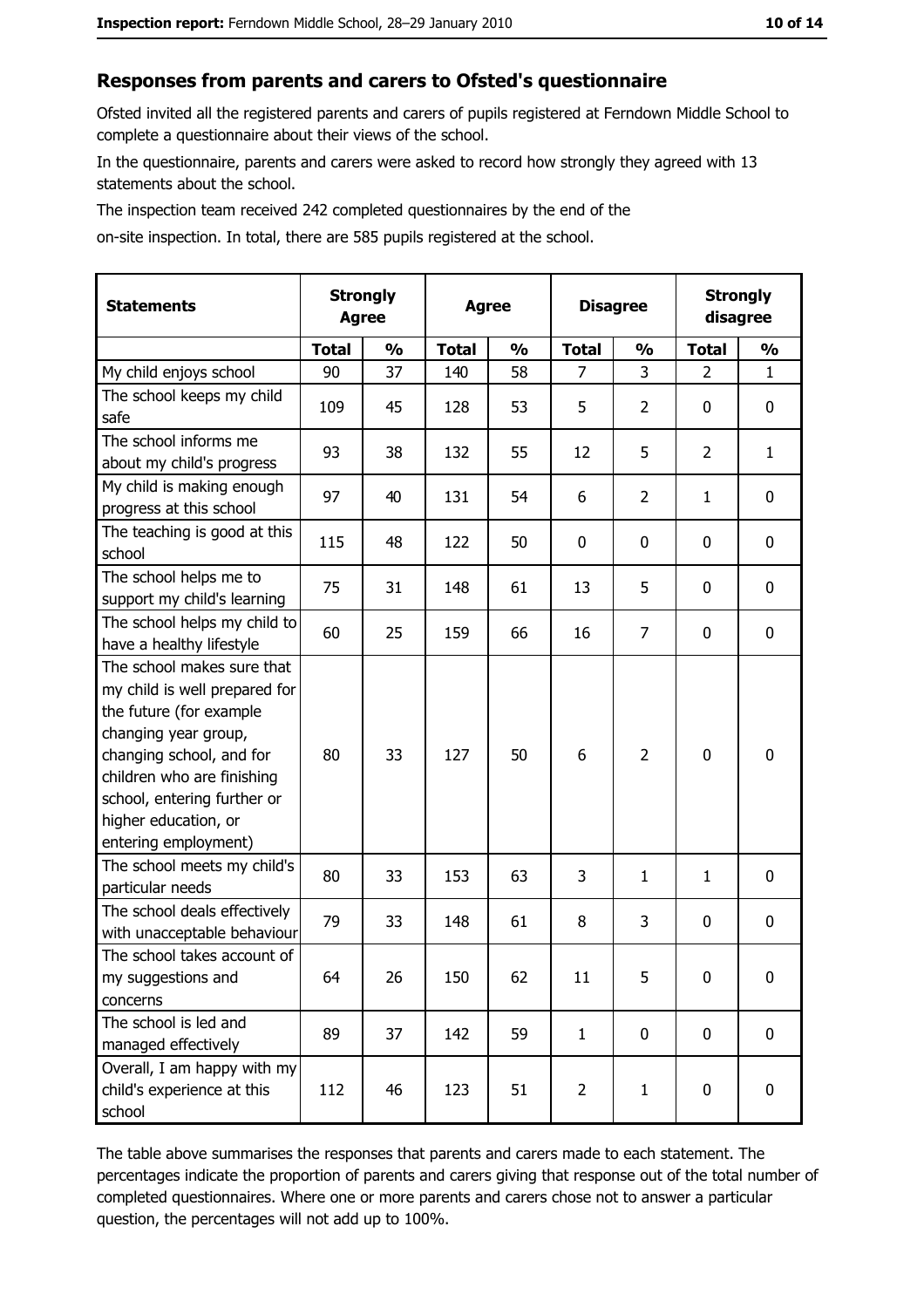# Glossary

| Grade   | <b>Judgement</b> | <b>Description</b>                                                                                                                                                                                                               |
|---------|------------------|----------------------------------------------------------------------------------------------------------------------------------------------------------------------------------------------------------------------------------|
| Grade 1 | Outstanding      | These features are highly effective. An oustanding<br>school provides exceptionally well for its pupils' needs.                                                                                                                  |
| Grade 2 | Good             | These are very positive features of a school. A school<br>that is good is serving its pupils well.                                                                                                                               |
| Grade 3 | Satisfactory     | These features are of reasonable quality. A satisfactory<br>school is providing adequately for its pupils.                                                                                                                       |
| Grade 4 | Inadequate       | These features are not of an acceptable standard. An<br>inadequate school needs to make significant<br>improvement in order to meet the needs of its pupils.<br>Ofsted inspectors will make further visits until it<br>improves. |

# What inspection judgements mean

## Overall effectiveness of schools inspected between September 2007 and July 2008

|                       | Overall effectiveness judgement (percentage of<br>schools) |      |                     |                   |  |
|-----------------------|------------------------------------------------------------|------|---------------------|-------------------|--|
| <b>Type of school</b> | Outstanding                                                | Good | <b>Satisfactory</b> | <b>Inadequate</b> |  |
| Nursery schools       | 39                                                         | 58   | 3                   | 0                 |  |
| Primary schools       | 13                                                         | 50   | 33                  | 4                 |  |
| Secondary schools     | 17                                                         | 40   | 34                  | 9                 |  |
| Sixth forms           | 18                                                         | 43   | 37                  | $\overline{2}$    |  |
| Special schools       | 26                                                         | 54   | 18                  | $\overline{2}$    |  |
| Pupil referral units  | 7                                                          | 55   | 30                  | 7                 |  |
| All schools           | 15                                                         | 49   | 32                  | 5                 |  |

New school inspection arrangements were introduced on 1 September 2009. This means that inspectors now make some additional judgements that were not made previously.

The data in the table above were reported in The Annual Report of Her Majesty's Chief Inspector of Education, Children's Services and Skills 2007/08.

Percentages are rounded and do not always add exactly to 100. Secondary school figures include those that have sixth forms, and sixth form figures include only the data specifically for sixth form inspection judgements.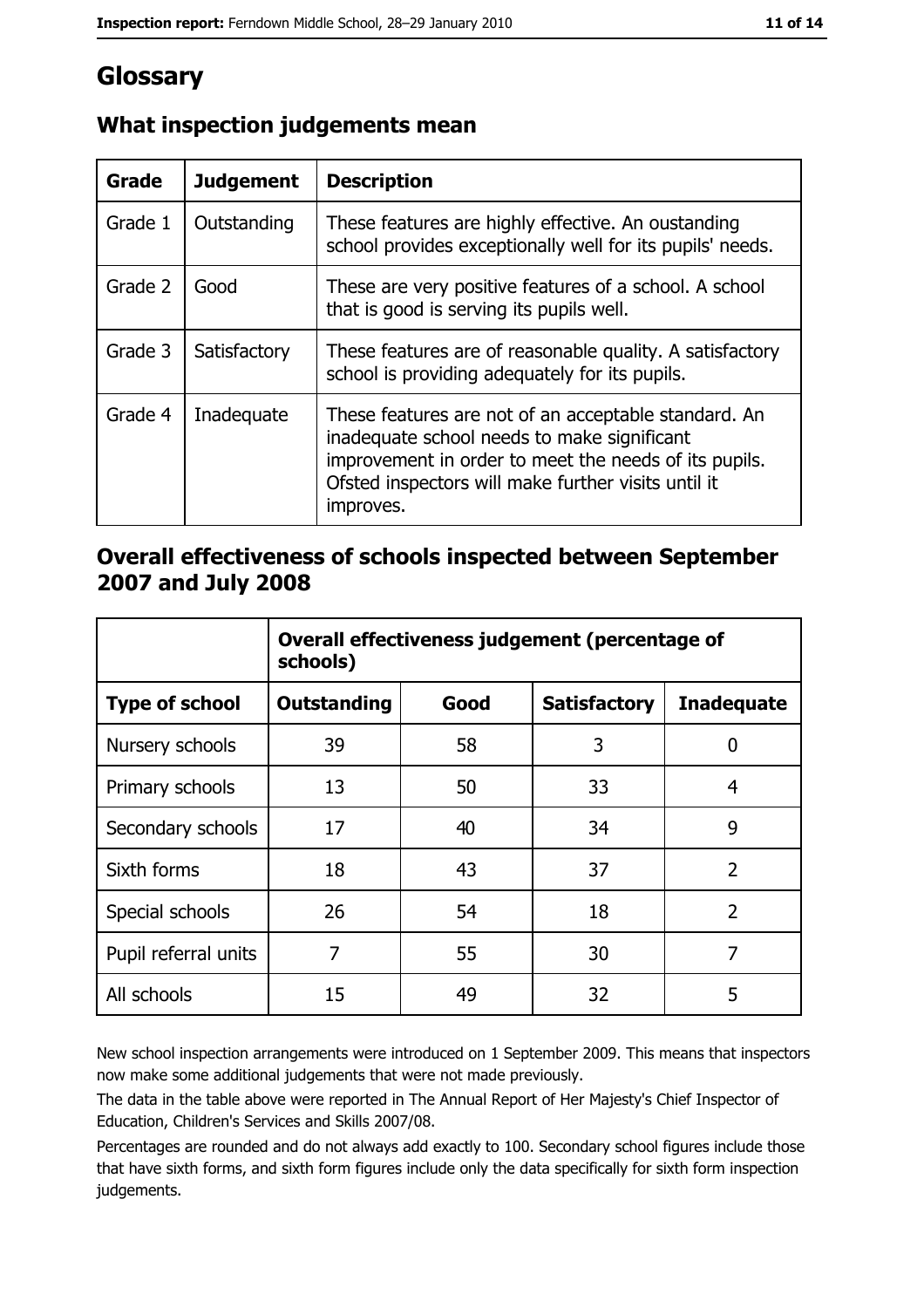# **Common terminology used by inspectors**

| Achievement:                  | the progress and success of a pupil in<br>their learning, development or training.                                                                                                                                                                                                                           |
|-------------------------------|--------------------------------------------------------------------------------------------------------------------------------------------------------------------------------------------------------------------------------------------------------------------------------------------------------------|
| Attainment:                   | the standard of the pupils' work shown by<br>test and examination results and in<br>lessons.                                                                                                                                                                                                                 |
| Capacity to improve:          | the proven ability of the school to<br>continue improving. Inspectors base this<br>judgement on what the school has<br>accomplished so far and on the quality of<br>its systems to maintain improvement.                                                                                                     |
| Leadership and management:    | the contribution of all the staff with<br>responsibilities, not just the headteacher,<br>to identifying priorities, directing and<br>motivating staff and running the school.                                                                                                                                |
| Learning:                     | how well pupils acquire knowledge,<br>develop their understanding, learn and<br>practise skills and are developing their<br>competence as learners.                                                                                                                                                          |
| <b>Overall effectiveness:</b> | inspectors form a judgement on a school's<br>overall effectiveness based on the findings<br>from their inspection of the school. The<br>following judgements, in particular,<br>influence what the overall effectiveness<br>judgement will be.                                                               |
|                               | The school's capacity for sustained<br>improvement.<br>Outcomes for individuals and groups<br>of pupils.<br>The quality of teaching.<br>The extent to which the curriculum<br>meets pupil's needs, including where<br>relevant, through partnerships.<br>The effectiveness of care, guidance<br>and support. |
| Progress:                     | the rate at which pupils are learning in<br>lessons and over longer periods of time. It<br>is often measured by comparing the<br>pupils' attainment at the end of a key<br>stage with their attainment when they<br>started.                                                                                 |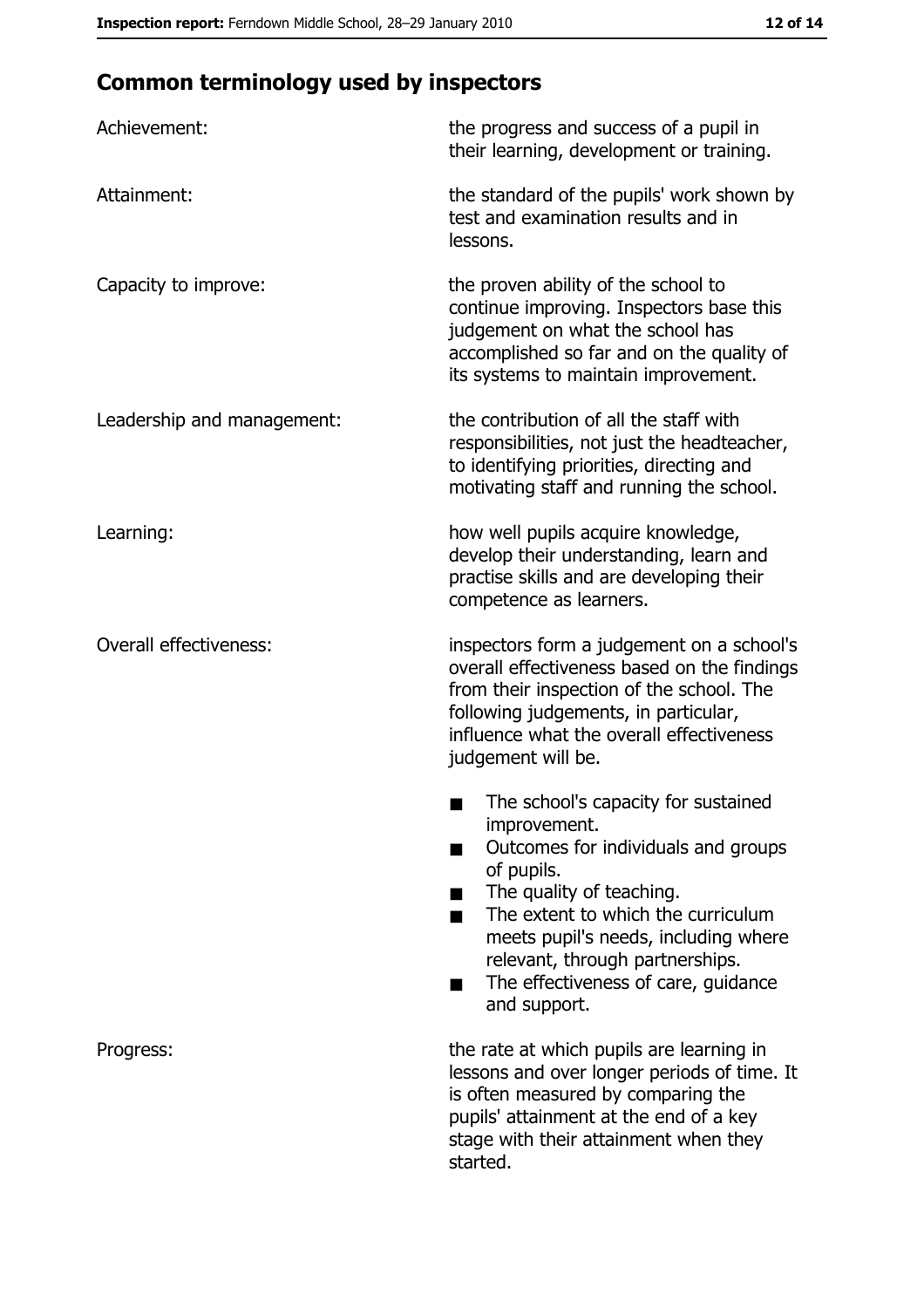This letter is provided for the school, parents and carers to share with their children. It describes Ofsted's main findings from the inspection of their school.



#### 1 February 2010

Dear Pupils

Inspection of Ferndown Middle School, Ferndown, BH22 9UP

We would like to thank all of you for your help during the inspection. We enjoyed seeing you in your classrooms and talking to you at break times and lunchtimes. We especially thank those of you who filled in the pupils' questionnaire.

We think that Ferndown Middle is a good school with some outstanding features.

These are the positive things about your school:

- your school has a very welcoming feel and a very positive climate for learning  $\blacksquare$
- you greatly enjoy school, behave extremely well and display very positive attitudes
- the headteacher and staff are good at their jobs and know how to improve your  $\blacksquare$ school
- all the adults take extremely good care of you  $\blacksquare$
- you have an excellent understanding of healthy living, and feel really safe in school  $\blacksquare$
- your attainment in English, mathematics and science is above average by the end  $\blacksquare$ of Year 8, and your progress is good across the school
- a lot of the teaching is good and you find the curriculum interesting  $\blacksquare$
- your participation in the excellent range of extra-curricular clubs is outstanding  $\blacksquare$
- your parents are very pleased with your experience at the school.  $\blacksquare$

We have also asked your school to make some further improvements.

What your school needs to do now:

- make sure that teaching is more consistently good by ensuring that all teachers  $\blacksquare$ expect you to achieve more and always set you work that is suitably challenging
- $\blacksquare$ make sure that marking includes feedback to help you to understand what you need to do next in your learning, and tells you what you can do to improve your work.

You can help, too, by continuing to work hard and taking advantage of the improvements that your school will be making. We wish you every success in the future.

Yours sincerely

Chris Grove

Lead inspector